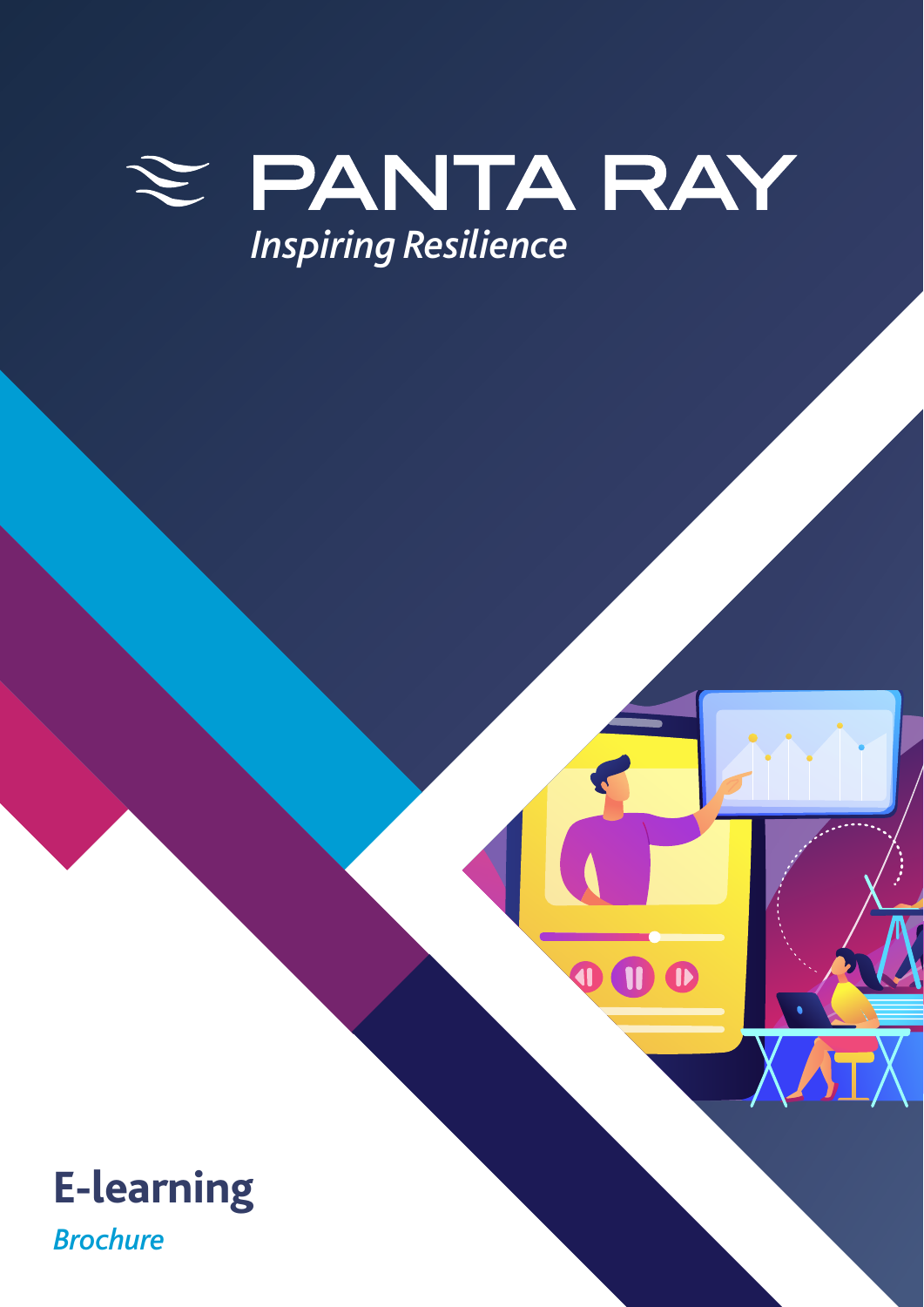

**PANTA RAY [e-learning courses](https://learning.pantaray.eu/?lang=en) are what organizations need to spread awareness on subjects related to organizational resilience.** 



E-learning courses are the best tool for organizations that want to train and send a message to thousands of employees at once, generating awareness on these subject matters at a faster pace.

In this context, PANTA RAY offers unique courses on a variety of disciplines, that make learning resilience effective and engaging, so that everybody can truly understand.

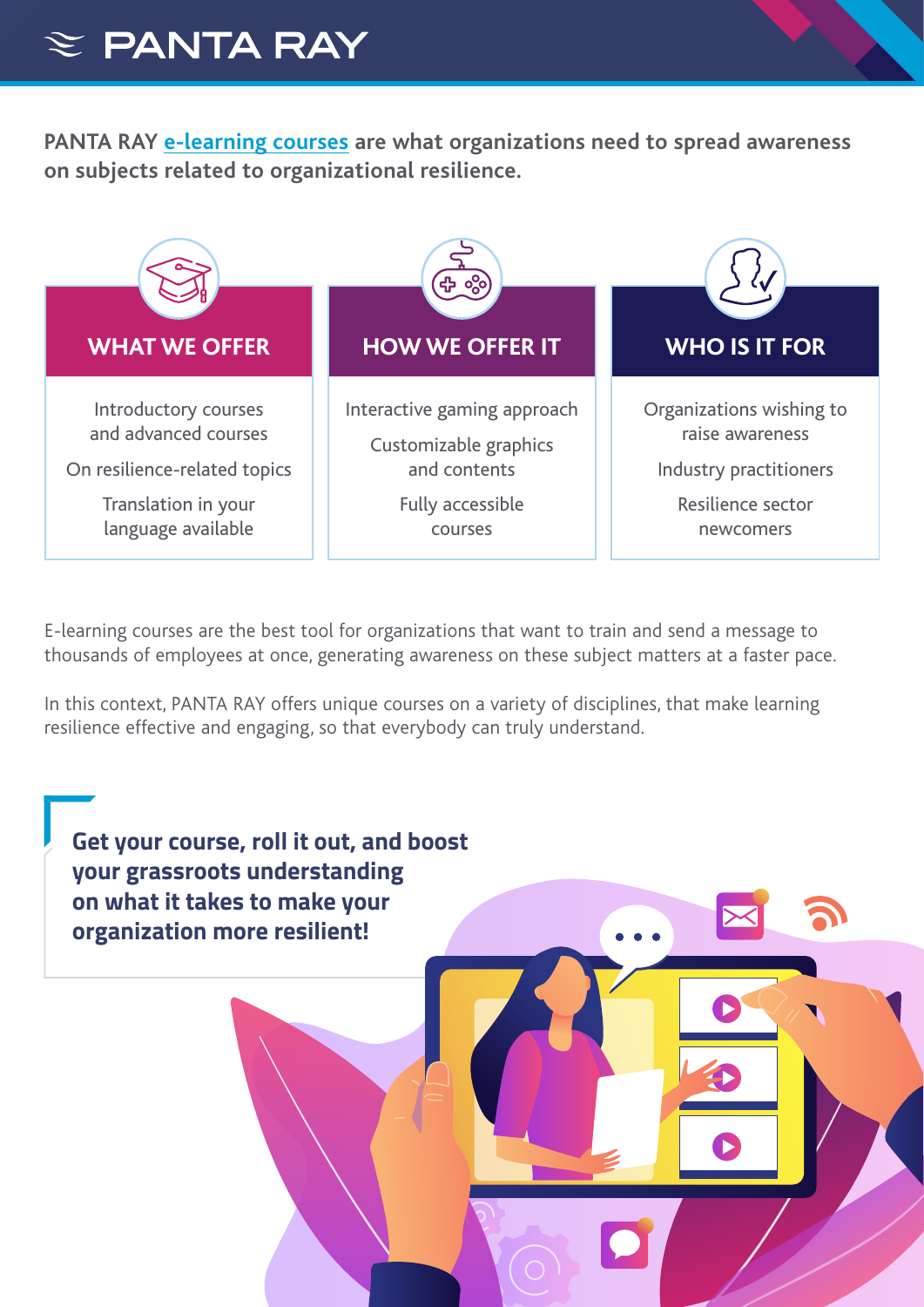## $\approx$  PANTA RAY

**Our goal is to make resilience accessible to anybody, and to help organizations receive the support they need from all of their functions and employees, when it comes to building their resilience. To this end, it is essential that the learning materials are highly engaging and inclusive, allowing everybody to get on board.**



Our innovative courses are designed as interactive cartoon stories, to engage the viewers as they take the course. As the story unfolds, each scene will be followed by our training tutorials, that convey the learning content in a way that is accessible to everyone, including those with no prior knowledge on the subject. Moreover, viewers will be regularly asked to take quick quizzes, to solidify their learning and keep attention levels high.

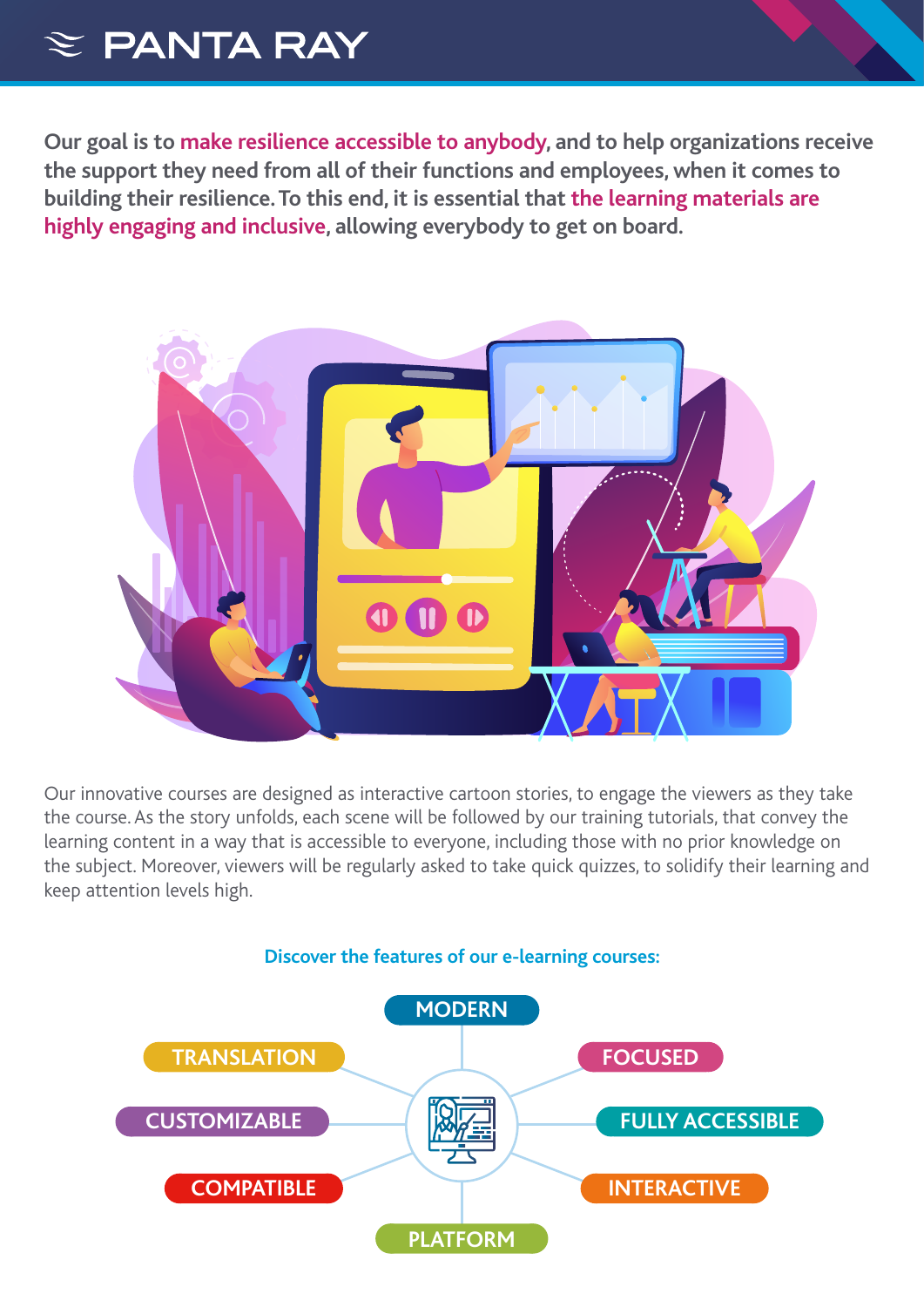



## **CUSTOMIZABLE:**

they can be branded with corporate colors / logos and the contents can be tailored to the needs and objectives of any organization.

## **COMPATIBLE:**

all courses are produced in SCORM format, compatible with all the main e-learning platforms on the market.

#### **FULLY ACCESSIBLE:**

we ensure compliance with the Web Content Accessibility Guidelines international standards for people with disabilities.

#### **INTERACTIVE:**

our courses are built to encourage interactions, with the frequent use of quizzes to reinforce the viewer's learning.

#### **MODERN:**

our courses rely on a highly innovative gaming approach, aimed at maximizing the viewer's engagement and learning experience.



for those who do not have a platform, PANTA RAY will provide you one with an additional cost based on the number of users.

#### **TRANSLATION:**



all courses can be translated in other languages based on your requests.

#### **FOCUSED:**

**PLATFORM:**



each standard version lasts around 45 minutes, with the possibility to make them longer or shorter according to the specific needs of each organization.



## *Hey! Good news!*

**The fee of customized e-learning courses is classifiable as a capital expenditure according to the international accounting standards.** 

**This means it does not affect your profit and loss. Not bad, right?**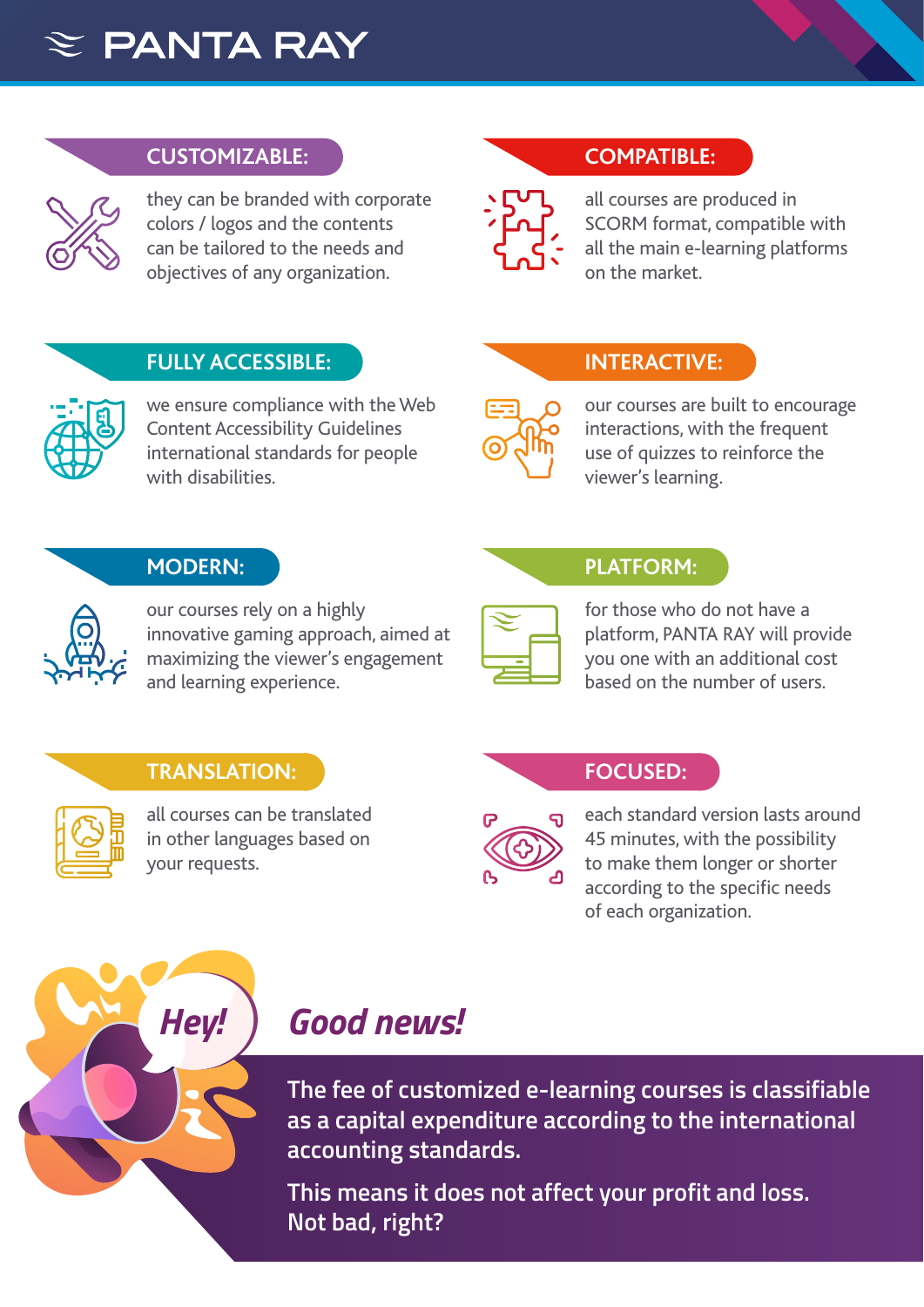<span id="page-4-0"></span>

## **COURSE LIST**



## INTRODUCTION TO **BUSINESS CONTINUITY**

### INTRODUCTION TO **CRISIS MANAGEMENT**



 $\sum_{i=1}^{n}$ 



## INTRODUCTION TO **SUPPLY CHAIN CONTINUITY**



INTRODUCTION TO **INFORMATION SECURITY**





INTRODUCTION TO **CYBERSECURITY**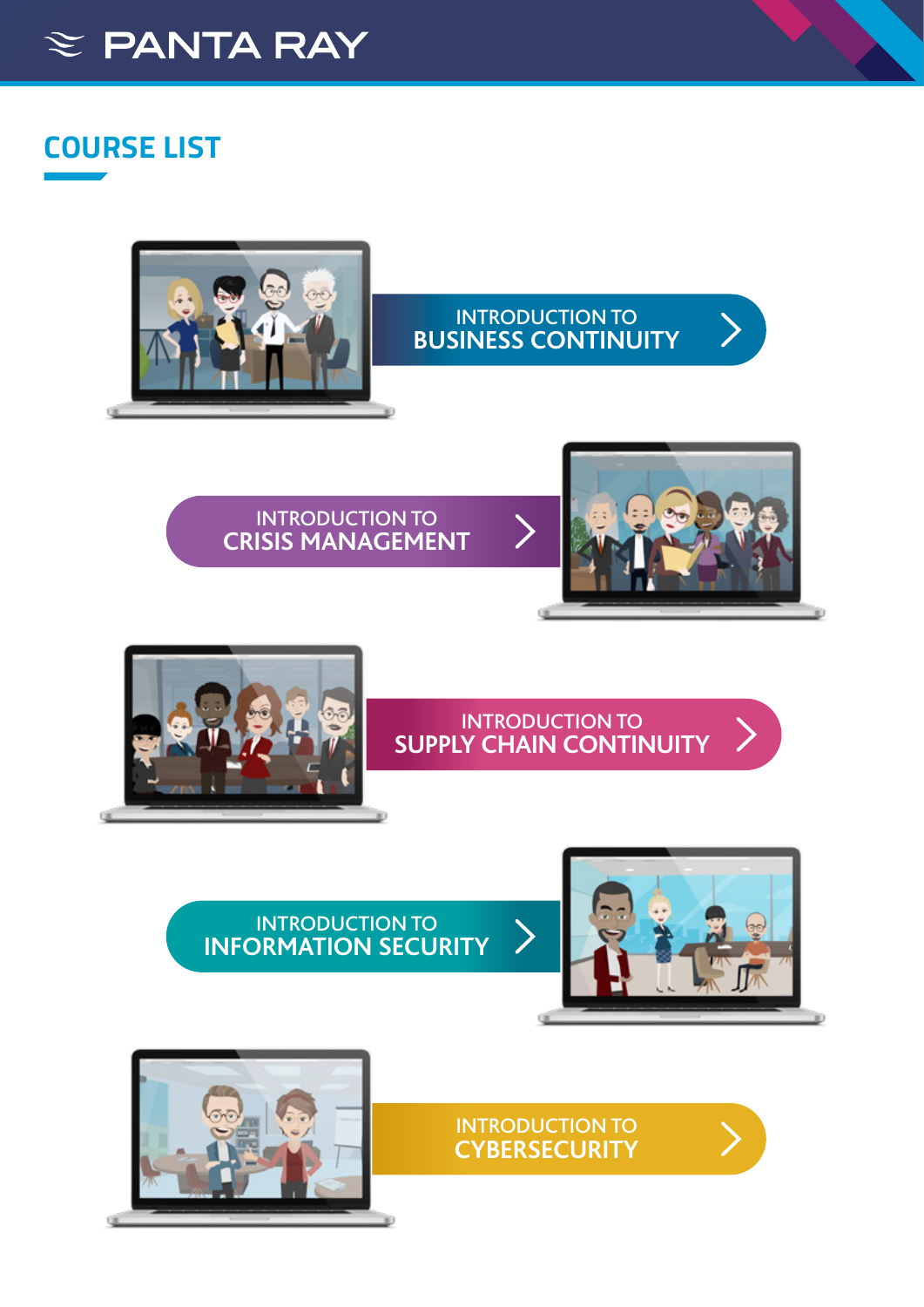## **INTRODUCTION TO BUSINESS CONTINUITY**



## Why does your organization need this e-learning course?

This is the perfect tool to raise awareness on business continuity. It will allow your employees to understand what business continuity is, why it is important to you, and how to integrate it in your organization. The course focuses on the most common professional struggles of business continuity management to engage the viewer and grant an all-round understanding of what business continuity means in practice.

## **CONTENTS:**

- What is business continuity
- Key principles of international standards for business continuity management
- Leadership, support, and governance of the business continuity program
- Developing a business continuity culture across the organization
- Analyses for business continuity planning
- The impacts of a disruption
- Business continuity strategies and tactics
- How to build and use business continuity plans
- Exercising and maintaining business continuity capabilities



- Case studies
- Quizzes and interactive graphs
- Downloadable "Guide to Business Continuity"
- Attendance Certificate

# **LANGUAGES AVAILABLE:**

- English
- Italian
- Other languages on request

- Understand the importance of a business continuity program, the role of a policy, the typical governance model and the top management's involvement.
- Embed business continuity principles in the organizational culture.
- Learn the key concepts of a business impact analysis to support the management team in identifying priorities and requirements for business continuity.
- Analyze risks and threats to the business continuity of the organization.
- Contribute to the definition of business continuity solutions and risks / threats mitigating measures.
- Plan for disruptions to build business continuity capabilities.
- Validate business continuity capabilities through exercising and steer continuous improvement.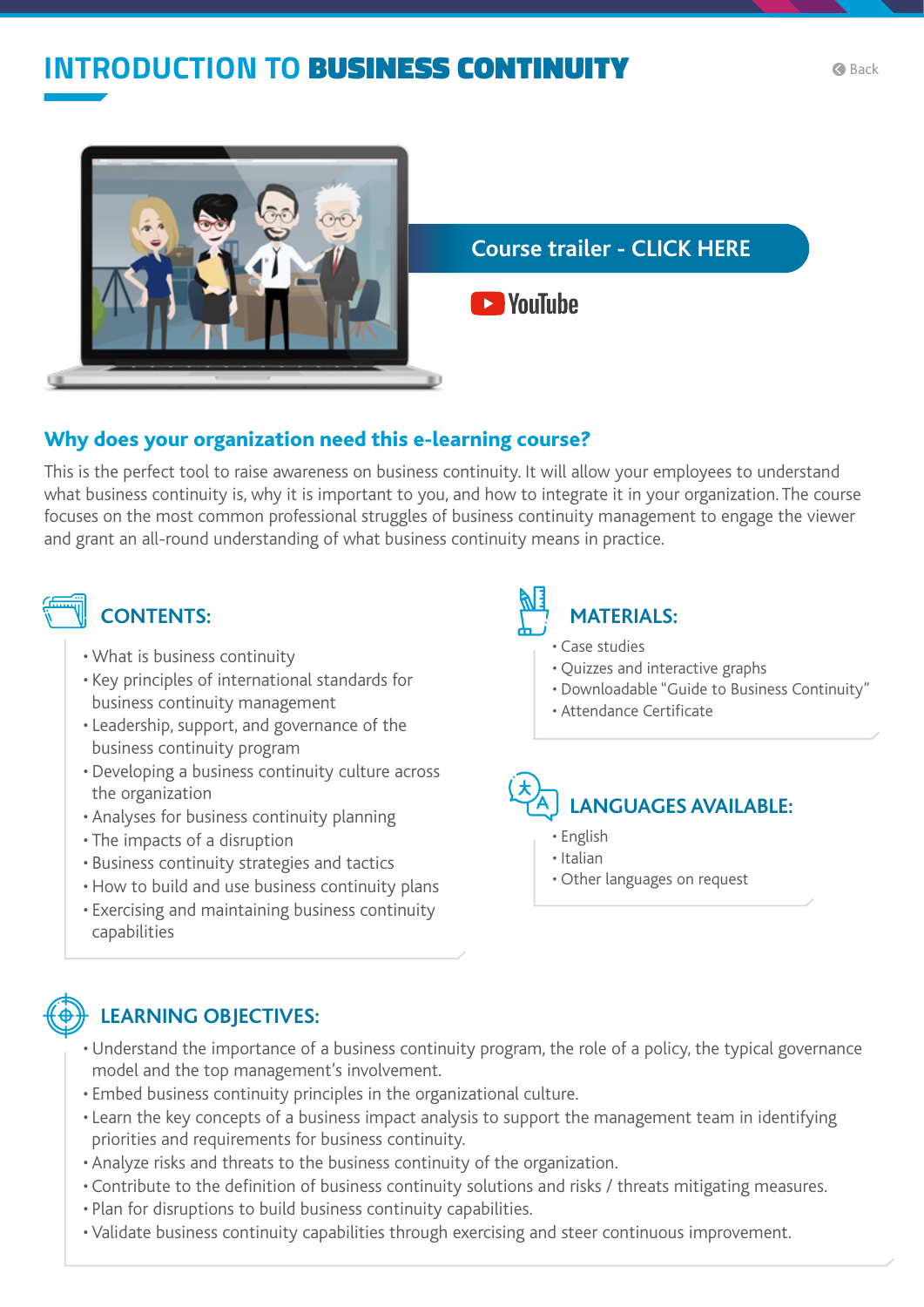## **INTRODUCTION TO CRISIS MANAGEMENT**



**Course trailer - CLICK HERE**

**D** YouTube

## Why does your organization need this e-learning course?

This course will allow your employees to understand the main principles of crisis management, focusing on how to correctly identify a crisis, boost your organization's preparedness, manage crisis communication and the post-crisis phase, and write efficient crisis plans. It is designed to prepare your staff to face the difficulties caused by external or internal factors emerging during a crisis. Moreover, throughout the course, participants will be presented several crisis management case studies to examine what crisis management looks like in practice and be successful when it matters the most.

## **CONTENTS:**

- What is a crisis
- The differences between crises and incidents
- How to build a crisis management program
- Crisis planning
- Escalation procedures and top-down control of the crisis response
- Roles and responsibilities in a crisis
- Critical success factors in managing crises
- The costs of a crisis
- Key principles of crisis communication
- The post-crisis and return to normality

# **MATERIALS:**

- Case studies
- Quizzes and interactive graphs
- Downloadable "Guide to Crisis Management"
- Attendance Certificate

# **LANGUAGES AVAILABLE:**

- English
- Italian
- Other languages on request



- Understand the definition of "crisis", what are its impacts and what differentiates it from an ordinary incident.
- Learn about the steps to create a sound crisis management programme.
- Improve the capability to prepare effective crisis management plans.
- Embed the main principles to ensure an effective crisis response.
- Understand the importance of knowing roles and responsibilities in a crisis.
- Comprehend how to properly communicate during a crisis to support the response efforts and avoid reputational damages.
- Gain practical knowledge on crisis management through the analysis of case studies.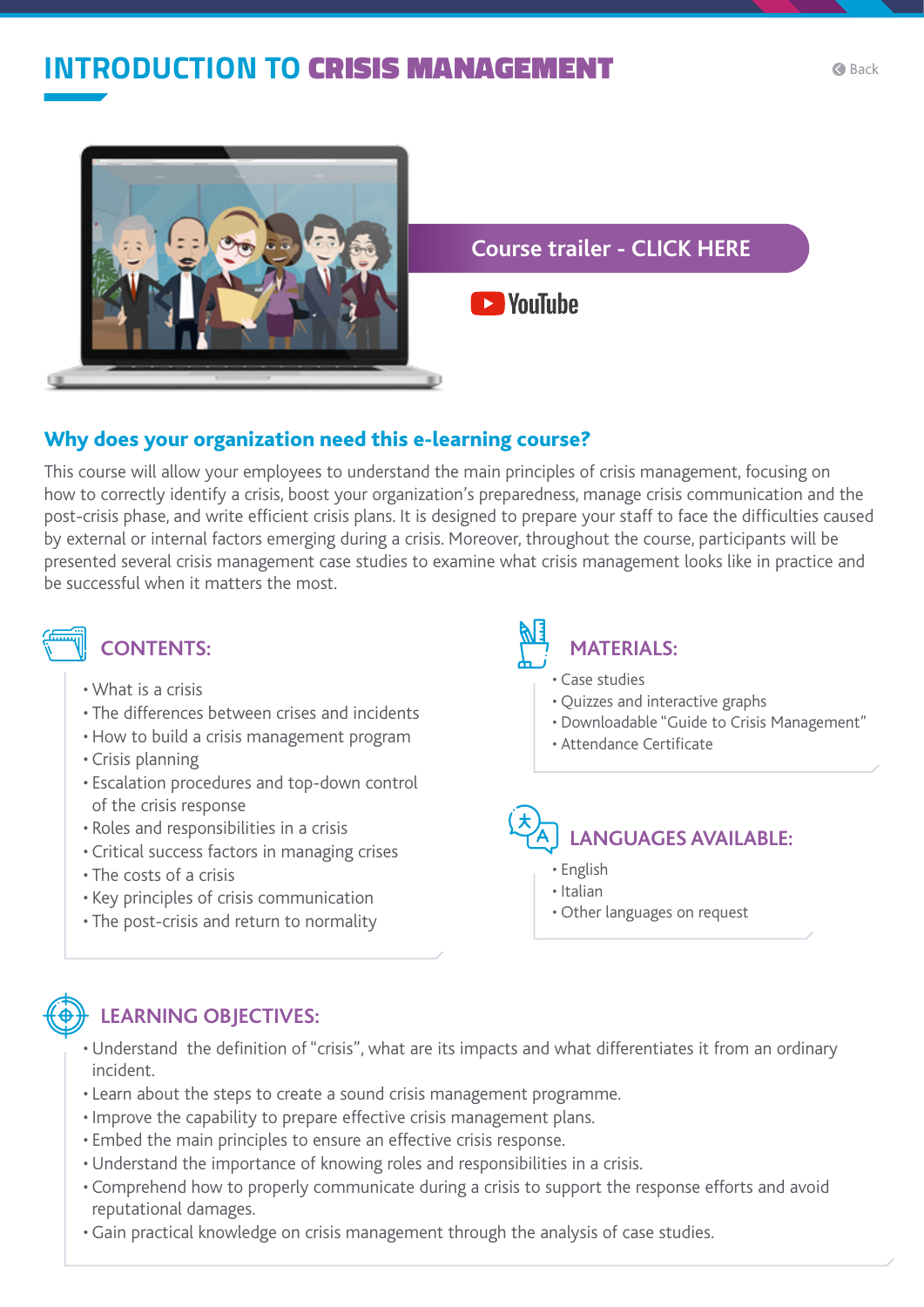## **INTRODUCTION TO SUPPLY CHAIN CONTINUIT**

**Course trailer - CLICK HERE**

**D** YouTube

## Why does your organization need this e-learning course?

This course provides an introduction on how to apply business continuity to supply chain management. It is particularly targeted for all your employees involved in your supply chain, allowing them to understand how to make it more resilient by applying the core principles of business continuity management. Moreover, your employees will understand the importance of analyzing the threat landscape of the supply chain and the possibilities provided by the use of the most recent technologies in the context of supply chain management.

## **CONTENTS:**

- Horizon scanning for the supply chain
- The most common consequences of a supply chain disruption
- Supply chain complexity
- Key factors of supply chain resilience
- Business continuity management in the supply chain
- Analyzing your suppliers' resilience
- Improving your suppliers' own resilience
- Technologies serving supply chain continuity
- The digital revolution in the supply chain
- Opportunities and risks of the new technologies

# **MATERIALS:**

- Case studies
- Quizzes and interactive graphs
- Downloadable "Guide to Supply Chain Continuity"
- Attendance Certificate

# **LANGUAGES AVAILABLE:**

- English
- Italian
- Other languages on request

- Realize the importance of horizon scanning activities for your supply chain continuity.
- Understand how a business continuity management system contributes to your supply chain resilience.
- Highlight common misconceptions regarding supply chain resilience.
- Learn the metrics to integrate business continuity principles into supply chain management.
- Identify new technologies that could potentially support your organization in making your supply chain more resilient: Internet of Things, Blockchain, Artificial Intelligence.

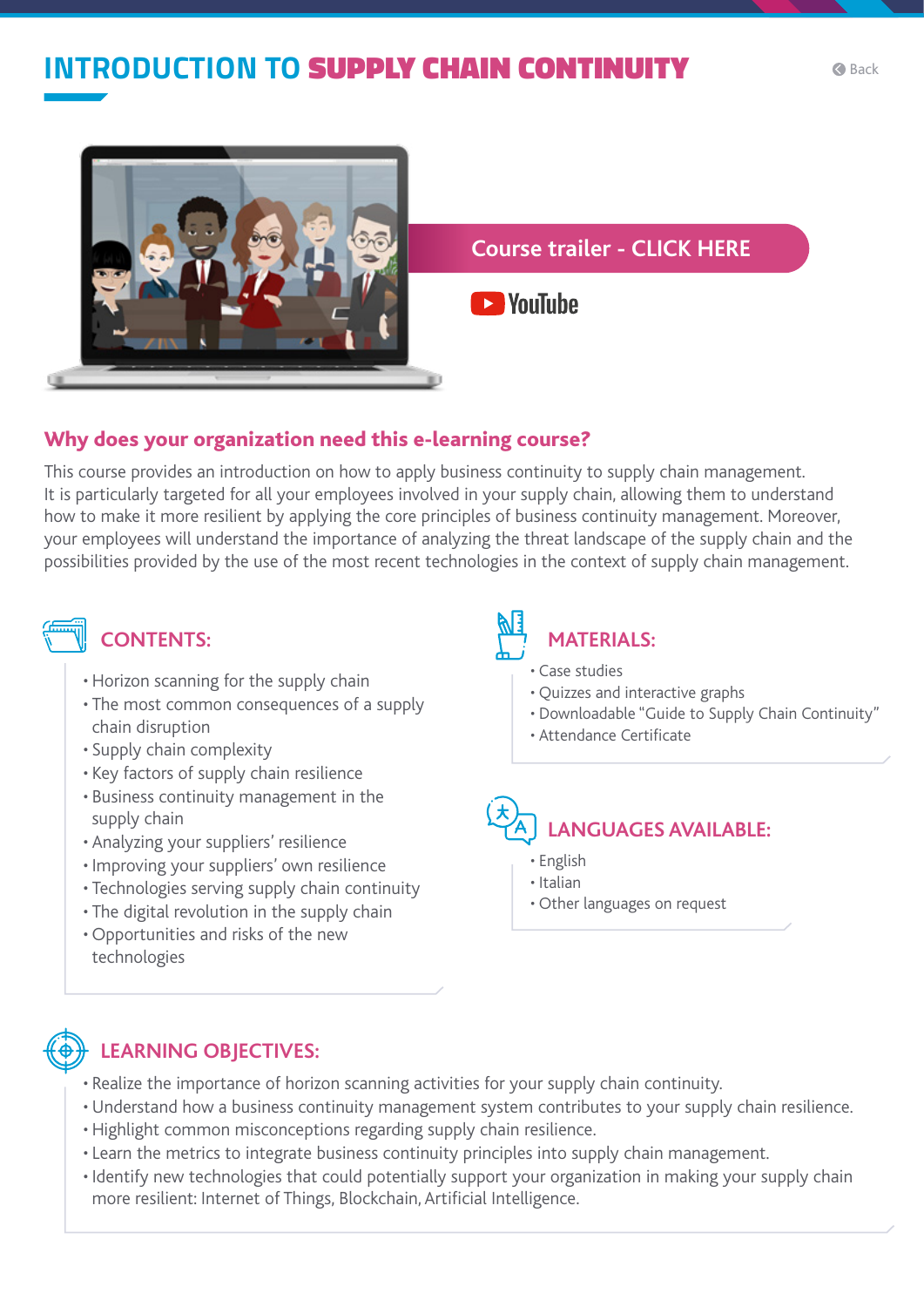## **INTRODUCTION TO** INFORMATION SECURITY



### **Course trailer - CLICK HERE**

**B**YouTube

## Why does your organization need this e-learning course?

In order to ensure effective information security, a basic understanding and collaboration from all your employees is crucial, to make sure that preventable errors are avoided. This course will allow your employees to understand the scope of action of information security and its close relationship with cybersecurity. After learning about the objectives of an information security management system, the course will guide the viewers in understanding the practical steps to set it up so that it complies with the international standards and best practices in the discipline.

## **CONTENTS:**

- What is information security
- Elements of related legislation
- Confidentiality, availability and integrity
- The information security policy
- Information security and risk assessment
- Countermeasures to information security threats
- The risk owner: who they are and what they do
- Assessing the information security management system's performance
- Planning for continual improvement

# **MATERIALS:**

- Case studies
- Quizzes and interactive graphs
- Downloadable "Guide to Information Security"
- Attendance Certificate

# **LANGUAGES AVAILABLE:**

- English
- Italian
- Other languages on request

- Gain a clear understanding of the distinction between information security and cybersecurity.
- Learn about the purpose and the scope of action of an information security management system.
- Write an information security policy and build an information security management system.
- Understand the main threats and countermeasures for information security.
- Conduct information security risk assessments.
- Establish the responsibilities for the information security risks.
- Set up a system to assess the performance of an information security management system.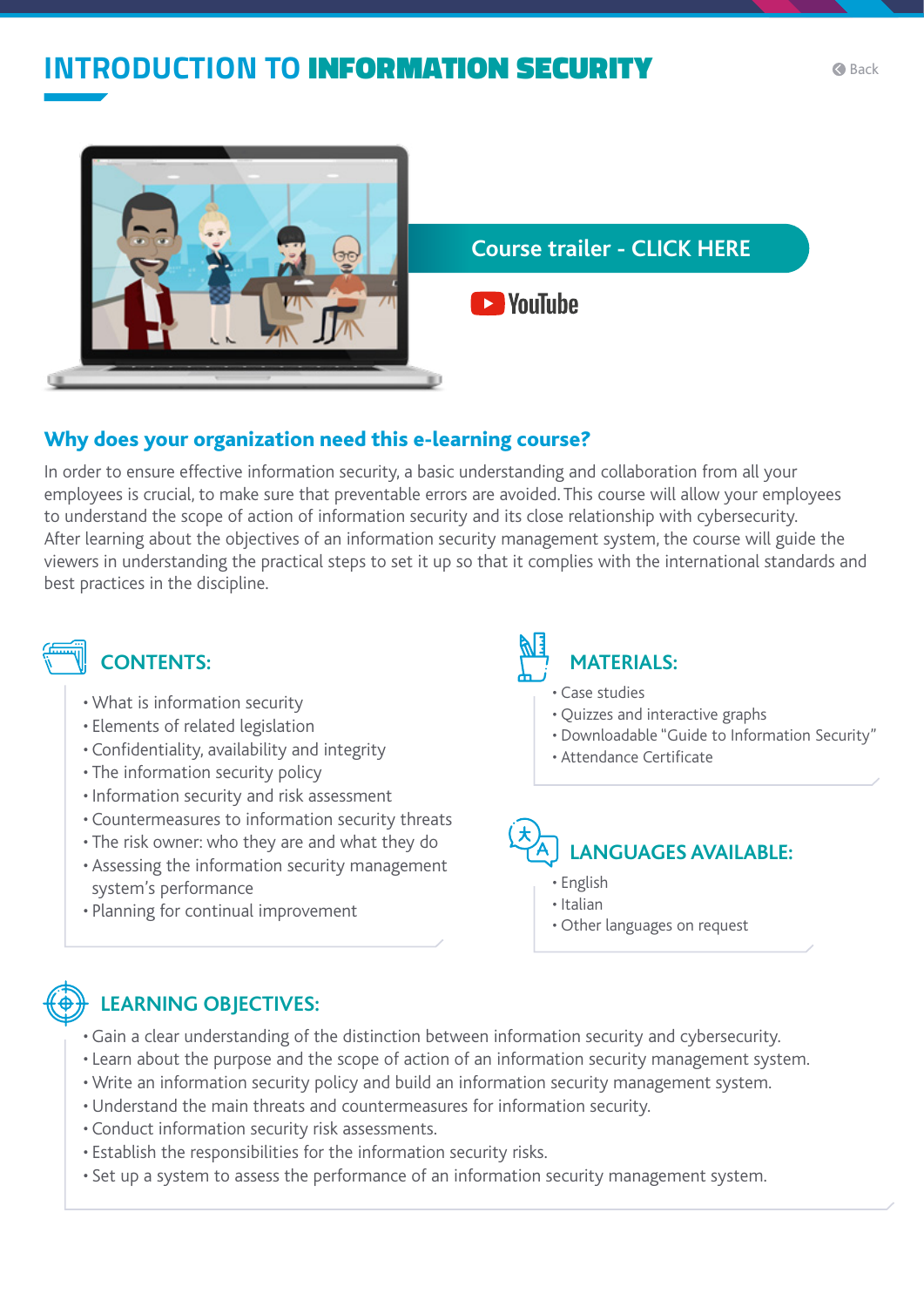## **INTRODUCTION TO CYBERSECURIT**



## Why does your organization need this e-learning course?

Cyber attacks are becoming increasingly frequent and sophisticated. For this reason, all employees must be adequately trained on the basics of cybersecurity, all the potential cyber threats and the cybersecurity framework. This course provides a hands-on approach to aid learning about the subject and its close relationship to information security. After understanding that cybersecurity not only involves computers and IT systems but also all the surrounding, the course will guide the viewers in understanding the international standards and best practices in the discipline.

## **CONTENTS:**

- What is cybersecurity
- Types of cyber attac
- The impacts of cyber threats
- Cybersecurity Framework
- Cyber risk management
- Cybersecurity controls
- Managing cyber incidents
- Facing cybercrime

# **MATERIALS:**

- Case studies
- Quizzes and interactive graphs
- Downloadable "Guide to Cybersecurity"
- Attendance Certificate

# **LANGUAGES AVAILABLE:**

- English
- Italian
- Other languages on request

## **LEARNING OBJECTIVES:**

• Gain a clear understanding of the distinction between information security and cybersecurity.

- Learn about the most common cyber threats and how to prevent errors.
- Understand the main objective of cybersecurity.
- Highlight the main characteristics of the cyberspace and all the actors involved.
- Introduce the concepts of Internet of things and Industrial Internet of Things.
- See all the International Standards related to Cybersecurity
- Develop a Cybersecurity Framework to manage cyber risks.
- Establish responsibilities, incident classification criteria and the response management process.
- Recognize the importance of working together to manage cyber-attacks.